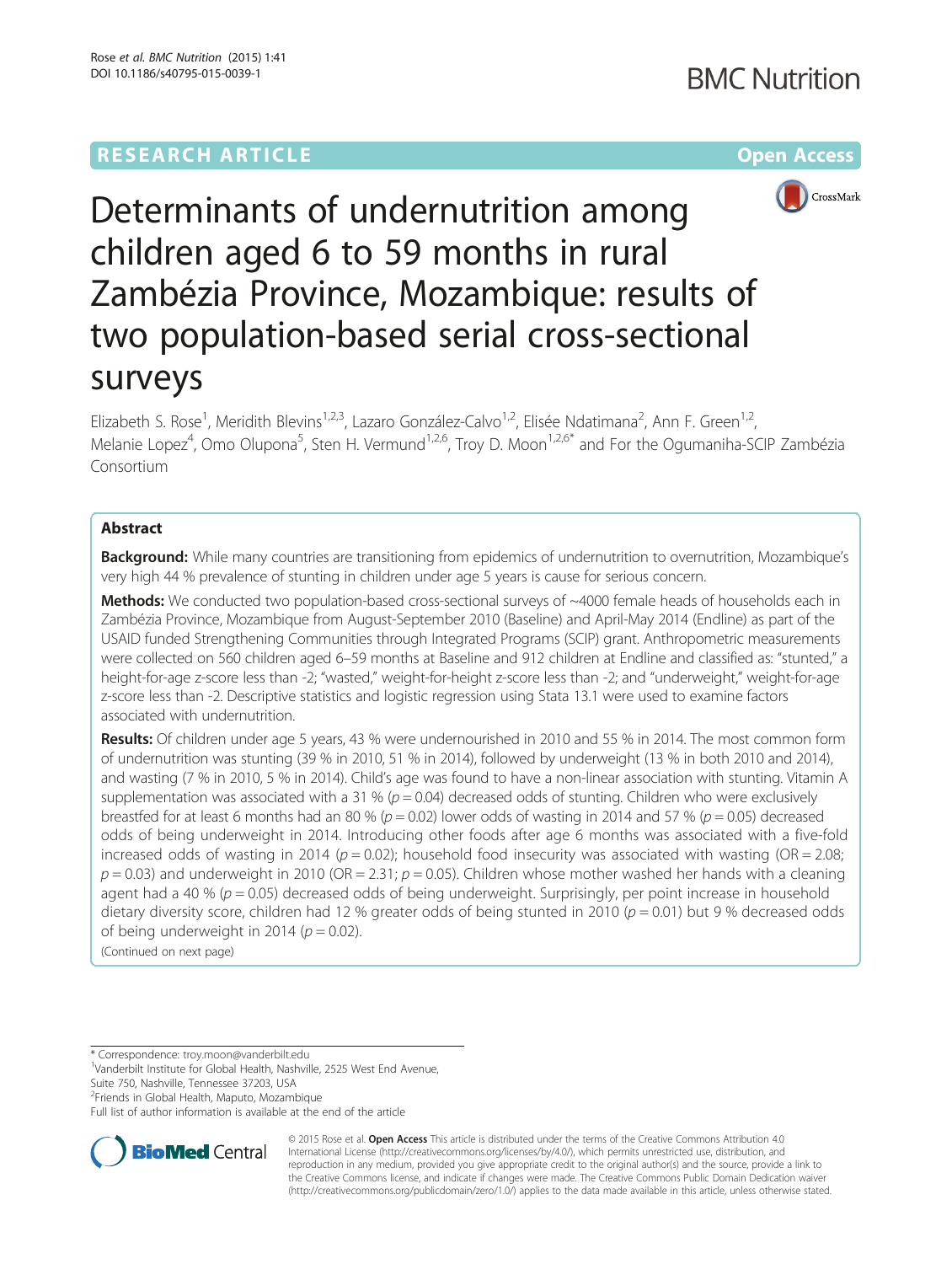#### (Continued from previous page)

**Conclusions:** A combination of household and individual level factors was associated with undernutrition. As such, employment of multidimensional interventions should be considered to decrease undernutrition in children under 5 years old.

Keywords: Undernutrition, Stunting, Wasting, Mozambique, Rural, Children under 5 years of age, Trends

### Background

Recent increases in globalization, urbanization, and the availability of processed foods high in sugars, sodium, and fat have contributed to a shift in focus from undernutrition to overnutrition in developing countries [\[1](#page-9-0)–[3](#page-9-0)]. Despite this shift, undernutrition continues to be a major problem, particularly in rural Africa. Among lowand middle-income countries (LMICs), the prevalence of chronic malnutrition, or stunting (height-for-age z-score less than -2) was 28 % in 2011 [\[4\]](#page-10-0). In the same year, countries in sub-Saharan African reported a prevalence of stunting of 40 % and in Mozambique in particular, the prevalence was even higher at 44 % [\[5](#page-10-0)–[7](#page-10-0)]. Mozambique ranks 178 out of 187 countries on the United Nations Development Program (UNDP) 2014 Human Development Index [[8\]](#page-10-0) and its prevalence of stunting is one of the highest in Africa [[9\]](#page-10-0). In terms of the total number of children who are stunted, in 2011 Mozambique ranked  $16<sup>th</sup>$  in the world and  $10<sup>th</sup>$  in Africa, with an estimated 1.65 million stunted children, [[10\]](#page-10-0) though the country ranks  $49<sup>th</sup>$  in population [\[11](#page-10-0)]. The determinants of undernutrition, which range from distal-level socio-economic and political factors to proximal-level food practices, disease frequency, and health care, have been studied in various locations worldwide, [[4, 12](#page-10-0)–[16](#page-10-0)] but few studies [\[5](#page-10-0), [17](#page-10-0)] include Mozambique.

As the period for reaching the Millennium Development Goals (MDGs) draws to a close in 2015, assessing the reasons behind why goals were or were not reached can guide future human development efforts in LMICs. Insufficient nutrition is a cross-cutting condition that both directly and indirectly impedes progress towards MDGs one (eradicating extreme poverty and hunger), two (achieving universal education), and four (reducing child mortality) [[18](#page-10-0)]. In 2012, an estimated 162 million (25 %) children under five suffered from stunting worldwide, with an additional 112 million (15 %) children classified as underweight (weight-for-age z-score less than -2) [\[19\]](#page-10-0).

Maternal prenatal nutrition and poor intake of micronutrients, such as vitamin A, by the infant in the first 1000 days of life can cause irreversible developmental damage and impediments in physical and cognitive growth that last into adulthood [[9, 20](#page-10-0)]. Poor nutrition has been correlated with lower cognitive performance in school and decreased success in the labor market as an adult, which further perpetuates the cycle of poverty and undernutrition [\[18](#page-10-0)]. Undernutrition, which includes stunting, underweight, and wasting (weight-for-height z-score less than -2), is the largest preventable cause of death among children under five [[20\]](#page-10-0) and is directly or indirectly attributed to 3.1 million (45 %) deaths in this population [\[4](#page-10-0)]. Ninety-eight percent of undernourished children live in developing countries and while the prevalence of undernutrition has decreased across almost all world regions over the past two decades, rates have increased in Africa, mandating a better understanding of the determinants of undernutrition in this geographical setting [[19\]](#page-10-0).

Compounding the poor nutritional indices of Mozambique described above are the salient disparities in health care, outcomes, and budgeting allocations among the country's provinces. The centrally-located Zambézia Province (Fig. [1\)](#page-2-0) has the lowest per capita budget for health and education, the lowest access to safe water (26 % coverage, 2009), the highest sanitation deprivation among children (73 %, 2008), the highest poverty headcount (71 %, 2008/9), and the highest deprivation-based child poverty rate (64 %, 2008) [\[9](#page-10-0)]. This province also has some of the lowest performance indicators for health outcomes in the country, including the highest under 5 mortality rate (206 per 1000 live births, 10 year average 1998-2008) and among the highest child stunting rates (46 %, 2008) [\[9](#page-10-0)]. Zambézia Province has been labeled as a development "priority province" and as such, numerous national and international programs have been undertaken, yet undernutrition rates have remained relatively stable [\[9\]](#page-10-0). Aligning with the World Health Organization (WHO) recommendations that countries place the management of undernutrition as a public health priority, we sought to study the determinants of undernutrition among children under 5 years of age, over a four-year period, so as to inform future interventions and health practices that aim to reduce the prevalence of undernutrition in Zambézia Province [\[21\]](#page-10-0).

## Methods

The Ogumaniha Project was a 5-year program that began implementation in Zambézia Province in late 2009. Ogumaniha, which means "united for a common purpose" in the local language Echuabo, broadly aimed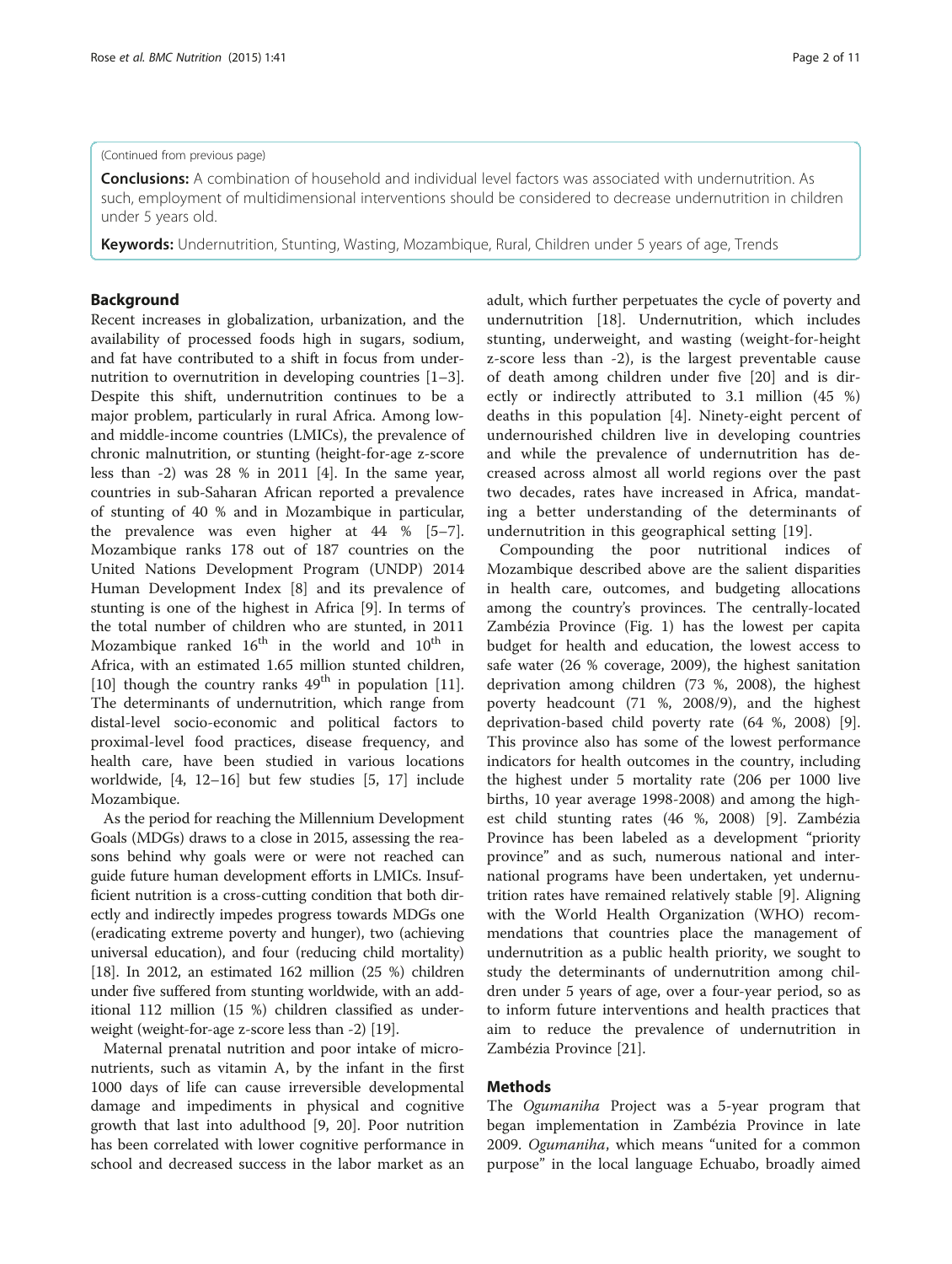<span id="page-2-0"></span>Rose et al. BMC Nutrition (2015) 1:41 Page 3 of 11



to reduce poverty and improve the health and livelihoods of people living in Zambézia Province through integrated and sustainable community-based programming [\[22](#page-10-0)]. Households within each enumeration area (EA) received a variety of multidimensional interventions over a 5-year period. The Project was funded under USAID's Strengthening Communities through Integrated Programming (SCIP) grant and was implemented through a consortium of organizations led by World Vision from 2009 to 2014. This study is an

extension of the monitoring and evaluation component of the Ogumaniha Project and is an assessment of crosssectional survey data collected at Baseline (August and September 2010) and Endline (April and May 2014). At both Baseline and Endline the same questionnaire was utilized. While we did not collect survey responses from the same households in both surveys, we utilized the same sampling methodology and returned to the same EAs as in Baseline. The two-stage cluster sampling design employed in this study made use of the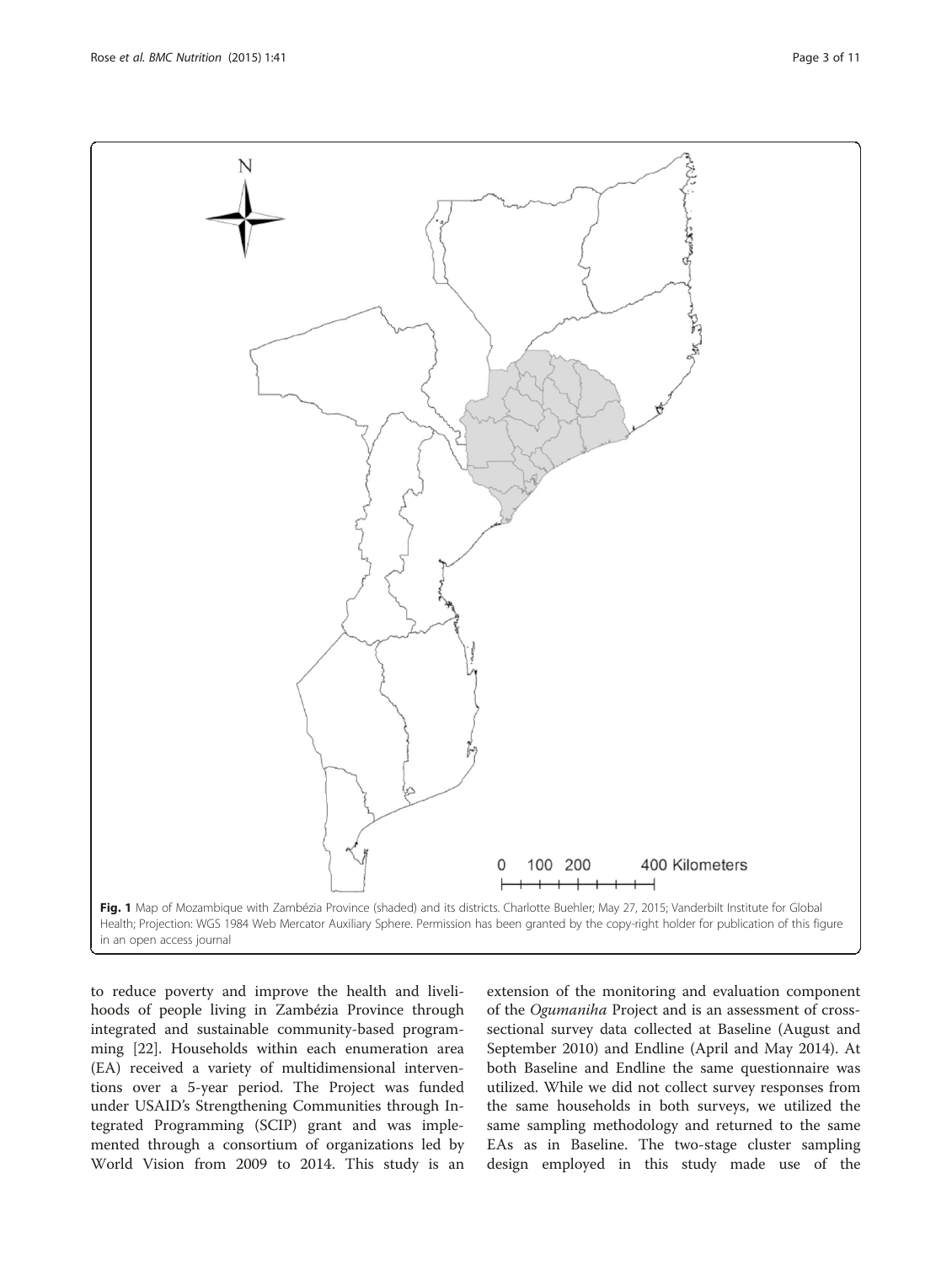Government of Mozambique's sampling frame that was created for all national surveys and is based on 2007 census results. Further details about the sampling methodology, electronic data collection using mobile phones, Open Data Kit, and management protocols have been published elsewhere [[22](#page-10-0)]. In brief, the Ogumaniha survey tool collects information on over 500 variables in 8 dimensions and was developed by a team of multidisciplinary researchers. The survey was designed to collect information from the female head of household. Mobile survey teams conducted interviews in 259 enumeration areas (EA) across 14 of Zambézia's 17 districts. EA selection was stratified by district with probability proportional to size. The entire sample size is representative of the province, while three districts were over sampled for improved precision and decreased survey costs. Fourteen teams with a team leader and four interviewers collected the data. Data were collected using a mobile cell phone. Interviewers received intensive training on the use of mobile phones for data collection prior to survey implementation.

In households with at least one child 0–12 months and/or one child 13–59 months, one child was randomly selected from each age group and weight and length measurements were collected following the WHO recommendation for children's nutritional anthropometry [[22\]](#page-10-0). Undernourished children were then classified by the following anthropometric groupings using standardized measurements developed by the WHO in 2006 as reference data: stunted, a height-for-age z-score less than -2; wasted, a weight-for-height z-score less than -2; and underweight, a weight-for-age z-score less than -2.

Covariates were selected *a priori* based on an extensive literature review and UNICEF's malnutrition conceptual framework [[23\]](#page-10-0). Selected variables were child's age, breastfeeding practices, vitamin A supplementation, household income, food insecurity, household dietary diversity score (HDDS), water and sanitation, and child having diarrheal illness. These potential variables of undernutrition were self-reported through a questionnaire conducted with the female head of household. Vitamin A supplementation was determined by reviewing the child's immunization card, when available. Breastfeeding practice covariates included length of exclusive breastfeeding and child's age when supplemental feeding began, both reported in months. Family income was reported in *meticais* (1USD  $\approx$  36MZN in August 2010 and  $1USD \approx 31 MZN$  in April 2014) and food insecurity was defined as having had no food at all to eat at least once within the month prior to survey. Household dietary diversity was determined by summing the number of unique food categories consumed by household members over a 7 day recall period, as outlined by the Food and Nutrition Technical Assistance Project (FANTA) [[24](#page-10-0)].

Water and sanitation factors were determined by whether the household used a river as a drinking water source, which was considered an unsafe water source in this study, and whether the female head of household washed her hands with soap, detergent, or ashes on the day prior to interview. Child having a diarrheal illness in the past 30 days was self-reported by the interviewee.

Descriptive statistics were calculated for continuous variables as weighted median with interquartile range and for categorical variables as weighted percentages, with each observation being weighted by the inverse of the child sampling probability. Multivariable logistic regression models with robust covariance to account for clustering in the sample design were used to estimate risk factors for malnutrition outcomes. Covariates included all aforementioned causes of undernutrition: vitamin A supplementation, child age, breastfeeding practices, household income, household dietary diversity, household food security, water and sanitation, and child history of diarrheal illness. Restricted cubic splines were used to relax linearity assumptions for all continuous covariates (e.g., child age and household income). Where there was little evidence of non-linearity, assessed using likelihood-ratio tests, covariates were retained as linear exposures in the model [\[25\]](#page-10-0). The significance level for all testing was two-sided and set at 0.05. Stata 13.1 was used for all data analyses described above [[26\]](#page-10-0).

The study was approved by the Inter-institutional Bioethics Committee for Health of Zambézia Province (CIBS-Zambézia), Mozambique and the Vanderbilt University Institutional Review Board (IRB). Informed verbal consent was obtained from the female head of house before the interview and child measurements were conducted.

### Results

A total of 560 children aged 6–59 months were measured at baseline in 2010 and 912 at Endline in 2014. Prevalence of undernutrition was 43 % in 2010 compared to 55 % in 2014 (Tables [1](#page-4-0) and [2](#page-5-0)). The most common form of undernutrition was stunting (39 % in 2010, 51 % in 2014), followed by underweight (13 % in both 2010 and 2014), and wasting (7 % in 2010, 5 % in 2014). In 2010, no difference in age (median 36 months) was seen between children classified as undernourished compared to those not undernourished, while in 2014 the median age was 24 months for undernourished children compared to 18 months for those not undernourished  $(p = 0.01)$ . At both time points, 80 % of children measured came from rural communities. Likewise more than 80 % of all children were from households that reported being of some form of Christian religion (Catholic, Evangelical/Pentecostal, or Protestant). Additionally at both times points, approximately 90 % reported a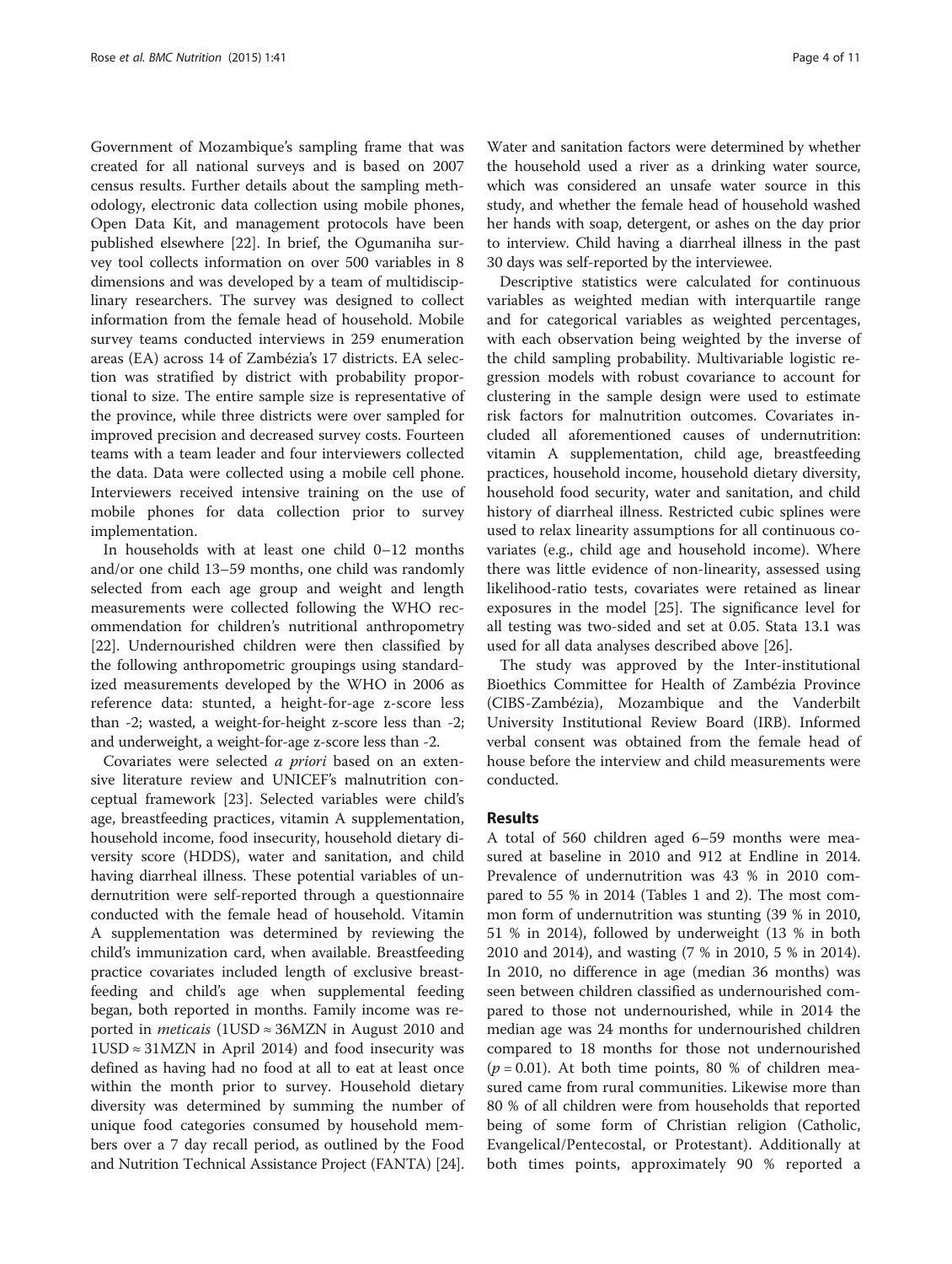### <span id="page-4-0"></span>Table 1 Descriptive statistics of children 6–59 months, 2010 survey, Zambézia, Mozambique

|                                                               | Undernourished |             | Not undernourished |               |               |            |
|---------------------------------------------------------------|----------------|-------------|--------------------|---------------|---------------|------------|
|                                                               | Total          | Stunted     | Wasted             | Underweight   | Total         | $P$ value* |
| Prevalence <sup>a</sup>                                       | 43 %           | 39 %        | 7 %                | 13 %          | 57 %          |            |
| Child age (months) <sup>b</sup>                               | $36(23-48)$    | 24 (12-36)  | $24(10-36)$        | $36(15-48)$   | $36(16 - 36)$ | 0.45       |
| Sex of child = Female                                         | 52 %           | 51 %        | 44 %               | 54 %          | 47 %          | 0.50       |
| $Zone = Rural$                                                | 80 %           | 78 %        | 97 %               | 89 %          | 77 %          | 0.57       |
| Religion (5 % missing)                                        |                |             |                    |               |               | 0.17       |
| Catholic                                                      | 36 %           | 32 %        | 55 %               | 46 %          | 44 %          |            |
| Evangelical and Pentecostal                                   | 30 %           | 32 %        | 10 %               | 14 %          | 18 %          |            |
| Protestant                                                    | 15 %           | 17 %        | 10 %               | 23 %          | 18 %          |            |
| Muslim                                                        | 4 %            | 4 %         | 14 %               | 7 %           | 5 %           |            |
| Non-Christian Eastern Religions                               | 4 %            | 4 %         | 0 %                | 0 %           | 2 %           |            |
| Other Christian                                               | 5 %            | 5 %         | 4 %                | 5 %           | 4 %           |            |
| Other                                                         | 5 %            | 5 %         | 8 %                | 5 %           | 9 %           |            |
| Years of education completed (female head of house)           |                |             |                    |               |               | 0.23       |
| $\mathbf{0}$                                                  | 47 %           | 48 %        | 42 %               | 51 %          | 45 %          |            |
| $1-7$ years                                                   | 50 %           | 48 %        | 58 %               | 42 %          | 46 %          |            |
| 8-10 years                                                    | 4 %            | 4 %         | 0 %                | 7 %           | 7 %           |            |
| 11 or more years                                              | 0%             | 0 %         | 0 %                | 0 %           | 2 %           |            |
| Marital status (female head of house)                         |                |             |                    |               |               | 0.50       |
| Married/Common Law                                            | 76 %           | 76 %        | 82 %               | 88 %          | 82 %          |            |
| Divorced/Separated                                            | 3 %            | 2 %         | 4 %                | 5 %           | 4 %           |            |
| Widowed                                                       | 15 %           | 3 %         | 1 %                | 1 %           | 12 %          |            |
| Single                                                        | 5 %            | 16 %        | 9 %                | 6 %           | 3 %           |            |
| Household size                                                |                |             |                    |               |               | 0.16       |
| $\overline{2}$                                                | 1%             | 1 %         | 0 %                | 1%            | 2 %           |            |
| $3 - 5$                                                       | 55 %           | 55 %        | 54 %               | 51 %          | 47 %          |            |
| 6 or more                                                     | 44 %           | 44 %        | 46 %               | 48 %          | 51 %          |            |
| Family income (Meticais/month) (7 % missing)                  | 300 (0-900)    | 300 (0-900) | 300 (150-300)      | 300 (150-500) | 150 (150-700) | 0.06       |
| Household Dietary Diversity Score                             | $7(5-10)$      | $7(5-10)$   | $5(4-9)$           | $6(4-9)$      | $7(5-10)$     | 0.21       |
| Exclusive breastfeeding (6 months) (9 % missing)              | 45 %           | 46 %        | 22 %               | 28 %          | 33 %          | 0.03       |
| Introduction of other foods ( $\geq$ 6 months) (10 % missing) | 56 %           | 56 %        | 33 %               | 40 %          | 44 %          | 0.05       |
| Child received vitamin A supplement (40 % missing)            | 71 %           | 73 %        | 66 %               | 60 %          | 70 %          | 0.89       |
| Child had diarrheal illness in last 30 days (1 % missing)     | 32 %           | 33 %        | 30 %               | 31 %          | 34 %          | 0.81       |
| No food sometime in last 4 weeks (1 % missing)                | 32 %           | 31 %        | 34 %               | 40 %          | 37 %          | 0.52       |
| Mother washed hands with soap on previous day (6 % missing)   | 70 %           | 71 %        | 51 %               | 53 %          | 73 %          | 0.63       |
| Family uses safe water source (i.e. not river)                | 79 %           | 78 %        | 80 %               | 81 %          | 81 %          | 0.85       |

\*<sup>P</sup> value refers to the Pearson Correlation coefficient between not undernourished and undernourished <sup>a</sup>

<sup>a</sup>Categorical variables are reported as weighted percentages, with each observation being weighted by the inverse of the child sampling probability. Due to rounding, some categories may not total 100 %<br><sup>b</sup>Continuous variables are reported as weighted estimates of median (interquartile range), with each observation being weighted by the inverse of the child

sampling probability

maternal education of 7 years or less (Tables 1 and [2](#page-5-0)). Median length of exclusive breastfeeding in months increased from 4 months (IQR 3-6) in 2010 to 6 months (IQR 4-6) in 2014 (data not shown).

In multivariable models of analysis, the characteristics most significantly associated with being stunted in 2010 were higher household income (per 100 MZN per month increase) and higher household dietary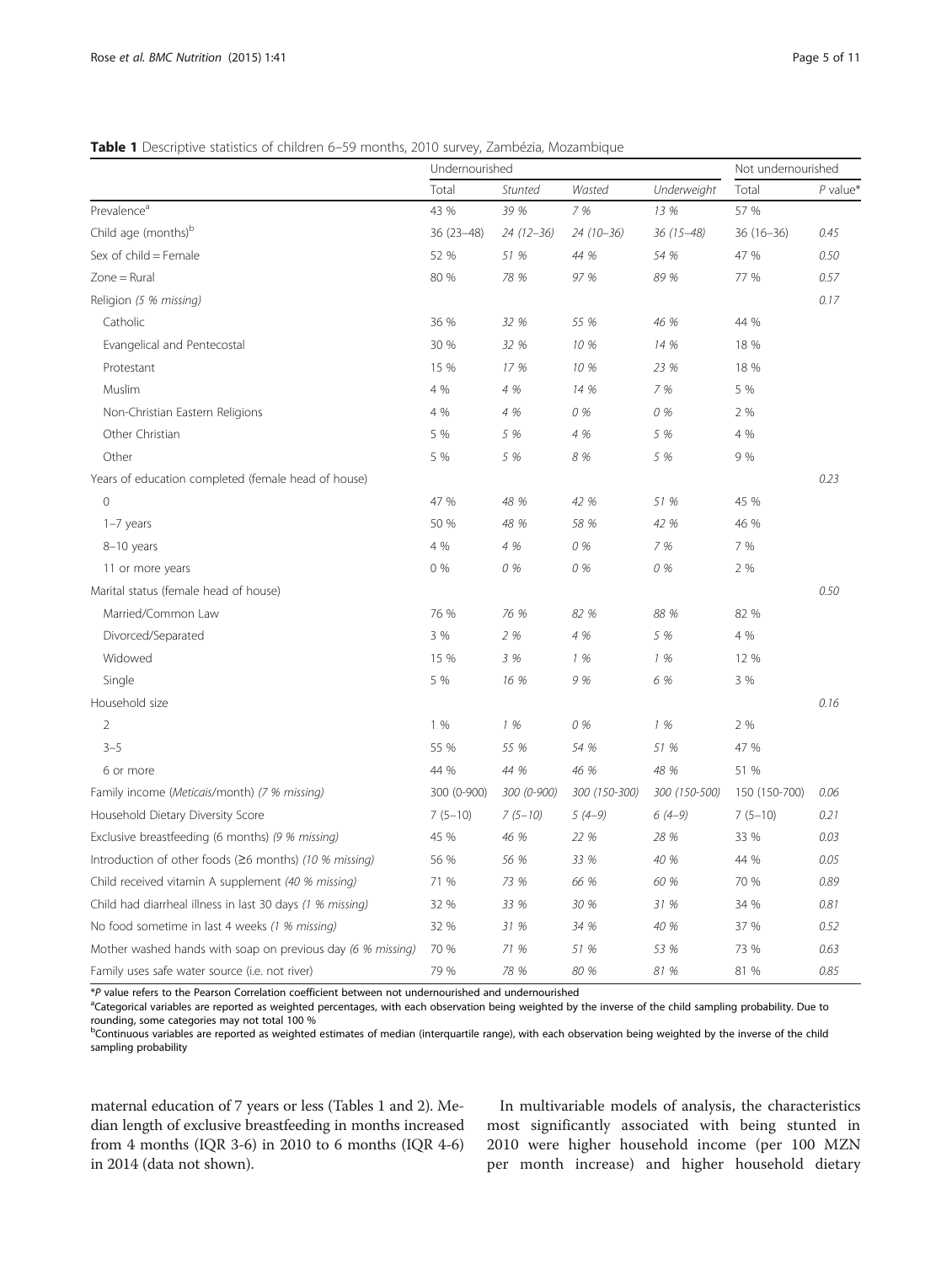## <span id="page-5-0"></span>Table 2 Descriptive statistics of children 6-59 months, 2014 survey, Zambézia, Mozambique

|                                                                 | Undernourished |               | Not undernourished |               |               |            |
|-----------------------------------------------------------------|----------------|---------------|--------------------|---------------|---------------|------------|
|                                                                 | Total          | Stunted       | Wasted             | Underweight   | Total         | $P$ value* |
| Prevalence <sup>a</sup>                                         | 55 %           | 51 %          | 5 %                | 13 %          | 45 %          |            |
| Child age (months) <sup>b</sup>                                 | $24(15-36)$    | 24 (17-36)    | 24 (12-40)         | 24 (14-36)    | $18(12 - 36)$ | 0.01       |
| Sex of child = Female                                           | 48 %           | 47 %          | 48 %               | 40 %          | 54 %          | 0.19       |
| $Zone = Rural$                                                  | 80 %           | 79 %          | 92 %               | 91 %          | 78 %          | 0.56       |
| Religion (2 % missing)                                          |                |               |                    |               |               | 0.01       |
| Catholic                                                        | 53 %           | 53 %          | 54 %               | 54 %          | 54 %          |            |
| Evangelical and Pentecostal                                     | 17 %           | 17 %          | 10 %               | 18 %          | 19 %          |            |
| Protestant                                                      | 16 %           | 17 %          | 13 %               | 15 %          | 7 %           |            |
| Muslim                                                          | 7 %            | 6 %           | 15 %               | 4 %           | 13 %          |            |
| Non-Christian Eastern Religions                                 | 0%             | 0 %           | 0 %                | 0 %           | 0%            |            |
| Other Christian                                                 | 5 %            | 5 %           | 0 %                | 7 %           | 6 %           |            |
| Other                                                           | 2 %            | 2 %           | 8 %                | 3 %           | 1%            |            |
| Years of education completed (female head of house)             |                |               |                    |               |               | 0.53       |
| $\circ$                                                         | 32 %           | 32 %          | 32 %               | 37 %          | 32 %          |            |
| $1-7$ years                                                     | 60 %           | 59 %          | 68 %               | 62 %          | 57 %          |            |
| 8-10 years                                                      | 4 %            | 4 %           | 0 %                | 0 %           | 7 %           |            |
| 11 or more years                                                | 4 %            | 4 %           | 0 %                | 1%            | 4 %           |            |
| Marital status (female head of house)                           |                |               |                    |               |               | 0.26       |
| Married/Common Law                                              | 69 %           | 68 %          | 75 %               | 69 %          | 65 %          |            |
| Divorced/Separated                                              | 3 %            | 3 %           | 0 %                | 4 %           | 2 %           |            |
| Widowed                                                         | 2 %            | 2 %           | 2 %                | 1%            | 2 %           |            |
| Single                                                          | 26 %           | 27 %          | 23 %               | 26 %          | 32 %          |            |
| Household size                                                  |                |               |                    |               |               | 0.21       |
| $\overline{2}$                                                  | 1%             | 1 %           | 2 %                | 0 %           | 3 %           |            |
| $3 - 5$                                                         | 61 %           | 60 %          | 78 %               | 66 %          | 63 %          |            |
| 6 or more                                                       | 38 %           | 39 %          | 20 %               | 34 %          | 34 %          |            |
| Family income (Meticais/month) (34 % missing)                   | 300 (150-700)  | 300 (150-700) | 300 (150-900)      | 300 (150-900) | 150 (150-700) | 0.40       |
| Household Dietary Diversity Score                               | $7(5-9)$       | $7(5-9)$      | $8(6-8)$           | $7(5-8)$      | $8(5-10)$     | 0.40       |
| Exclusive breastfeeding (6 months) (44 % missing)               | 55 %           | 55 %          | 51 %               | 49 %          | 52 %          | 0.57       |
| Introduction of other foods (≥6 months) (45 % missing)          | 62 %           | 61 %          | 71 %               | 60 %          | 59 %          | 0.55       |
| Child received vitamin A supplement                             | 36 %           | 34 %          | 47 %               | 34 %          | 40 %          | 0.35       |
| Child had diarrheal illness in last 30 days (2 % missing)       | 23 %           | 22 %          | 31 %               | 24 %          | 21 %          | 0.63       |
| No food sometime in last 4 weeks (6 % missing)                  | 29 %           | 27 %          | 46 %               | 26 %          | 33 %          | 0.30       |
| Mother washed hands with soap on previous day<br>(10 % missing) | 72 %           | 71 %          | 82 %               | 68 %          | 74 %          | 0.55       |
| Family uses safe water source (i.e. not river)                  | 84 %           | 84 %          | 88 %               | 85 %          | 77 %          | 0.07       |

\*<sup>P</sup> value refers to the Pearson Correlation coefficient between not undernourished and undernourished <sup>a</sup>

aCategorical variables are reported as weighted percentages, with each observation being weighted by the inverse of the child sampling probability. Due to rounding, some categories may not total 100 %

**bContinuous variables are reported as weighted estimates of median (interquartile range), with each observation being weighted by the inverse of the child** sampling probability

diversity score (HDDS) (Table [3\)](#page-6-0). By contrast, in 2014, age was the only characteristic that had a statistically significant association with stunting. Compared to children who were 12 months old, children who were 24 months old had a 94 % increased odds of being stunted  $(OR = 1.94; 95 % CI = 1.50-2.51)$ , those who were 36 months had a 134 % increased odds (OR = 2.34; 95 % CI = 1.63-3.37), and children 48 months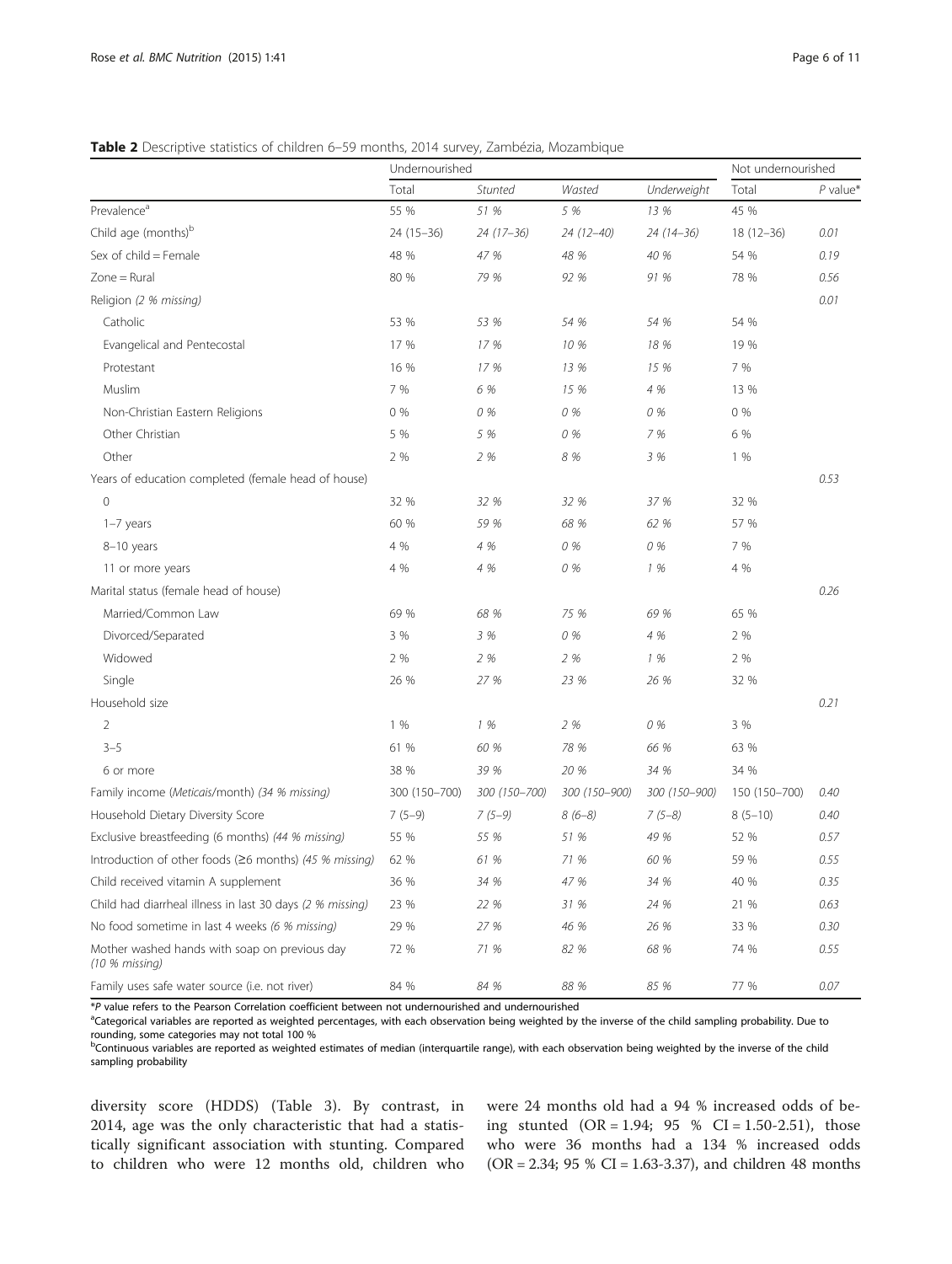<span id="page-6-0"></span>Table 3 Logistic regression of stunted status (height-for-age z-score < -2), Zambézia Province, Mozambique

|                                                        | 2010 Survey |              |                          | 2014 Survey |              |           | 2010 and 2014 combined |              |           |
|--------------------------------------------------------|-------------|--------------|--------------------------|-------------|--------------|-----------|------------------------|--------------|-----------|
|                                                        | <b>OR</b>   | (95 % CI)    | $P$ value                | <b>OR</b>   | (95 % CI)    | $P$ value | <b>OR</b>              | (95 % CI)    | $P$ value |
| Child age (per month increase)                         | 1.02        | (1.00, 1.04) | 0.07                     |             |              | 0.0002    |                        |              | 0.0001    |
| 12 (reference)                                         |             |              |                          | 1.0         |              |           | 1.0                    |              |           |
| 24                                                     |             |              | $\overline{\phantom{a}}$ | 1.94        | (1.50, 2.51) |           | 1.71                   | (1.39, 2.10) |           |
| 36                                                     |             |              | $\overline{\phantom{a}}$ | 2.34        | (1.63, 3.37) |           | 1.60                   | (1.22, 2.09) |           |
| 48                                                     |             |              | $\overline{\phantom{a}}$ | 3.00        | (2.13, 4.24) |           | 2.05                   | (1.57, 2.69) |           |
| Family Income (per 100 MZN/month increase)             | 0.96        | (0.92, 0.99) | 0.01                     | 1.01        | (0.99, 1.03) | 0.25      | 0.99                   | (0.98, 1.01) | 0.45      |
| Household dietary diversity score (per point increase) | 1.12        | (1.04, 1.22) | 0.01                     | 1.04        | (0.96, 1.13) | 0.31      | 1.08                   | (1.02, 1.15) | 0.01      |
| Exclusive breastfeeding (6 months)                     | 0.86        | (0.43, 1.72) | 0.68                     | 1.32        | (0.70, 2.50) | 0.39      | 1.15                   | (0.76, 1.75) | 0.50      |
| Introduction of other foods (≥6 months)                | 1.33        | (0.73, 2.41) | 0.35                     | 0.65        | (0.35, 1.24) | 0.19      | 0.99                   | (0.65, 1.50) | 0.95      |
| Child received vitamin A supplement                    | 0.76        | (0.42, 1.36) | 0.35                     | 1.06        | (0.63, 1.77) | 0.84      | 0.69                   | (0.49, 0.98) | 0.04      |
| Child had diarrheal illness within past month          | 0.85        | (0.52, 1.37) | 0.50                     | 1.23        | (0.67, 2.25) | 0.51      | 0.88                   | (0.59, 1.30) | 0.51      |
| Family was food insecure within past month             | 0.77        | (0.42, 1.40) | 0.39                     | 0.75        | (0.44, 1.27) | 0.28      | 0.77                   | (0.53, 1.11) | 0.16      |
| Mother washed hands with soap on previous day          | 1.08        | (0.64, 1.82) | 0.76                     | 0.75        | (0.43, 1.30) | 0.30      | 0.92                   | (0.63, 1.34) | 0.66      |
| Family uses safe water                                 | 1.03        | (0.53, 2.01) | 0.94                     | 1.04        | (0.52, 2.08) | 0.91      | 1.10                   | (0.71, 1.70) | 0.68      |

old had three-fold the odds of being stunted (OR = 3.00; 95 % CI = 2.13-4.24) ( $p = 0.0002$ ). When 2010 and 2014 data were aggregated in a multivariable model of analysis, age (non-linear association, Fig. 2) and increasing HDDS maintained a significant association with stunting. Additionally, vitamin A supplementation was found to be protective against stunting, with children who received vitamin A supplementation having a 31 % decreased odds of being stunted (OR = 0.69; 95 % CI = 0.49-0.98;  $p = 0.04$ .

In 2010, none of the variables tested in multivariable models had a statistically significant association with wasting. However, a child's mother washing her hands with soap on the day prior to measurement trended towards being protective  $(OR = 0.43; 95 % CI = 0.18-1.05;$  $p = 0.06$ ) (Table [4\)](#page-7-0). In 2014, children who exclusively breastfed for at least 6 months had an 80 % decreased odds of being wasted  $(OR = 0.20; 95 % CI = 0.05-0.74;$  $p = 0.02$ ). Moreover, children measured in 2014 who were introduced to supplemental foods after 6 months of age had over a five-fold increase in the odds of being wasted (OR = 5.37; 95 % CI = 1.28-22.55;  $p = 0.02$ ). Additionally, in 2014 children from households that faced food insecurity had over three-fold increased odds of being wasted (OR = 3.70; 95 % CI = 0.90-15.10;  $p = 0.07$ ), though it was not statistically significant.

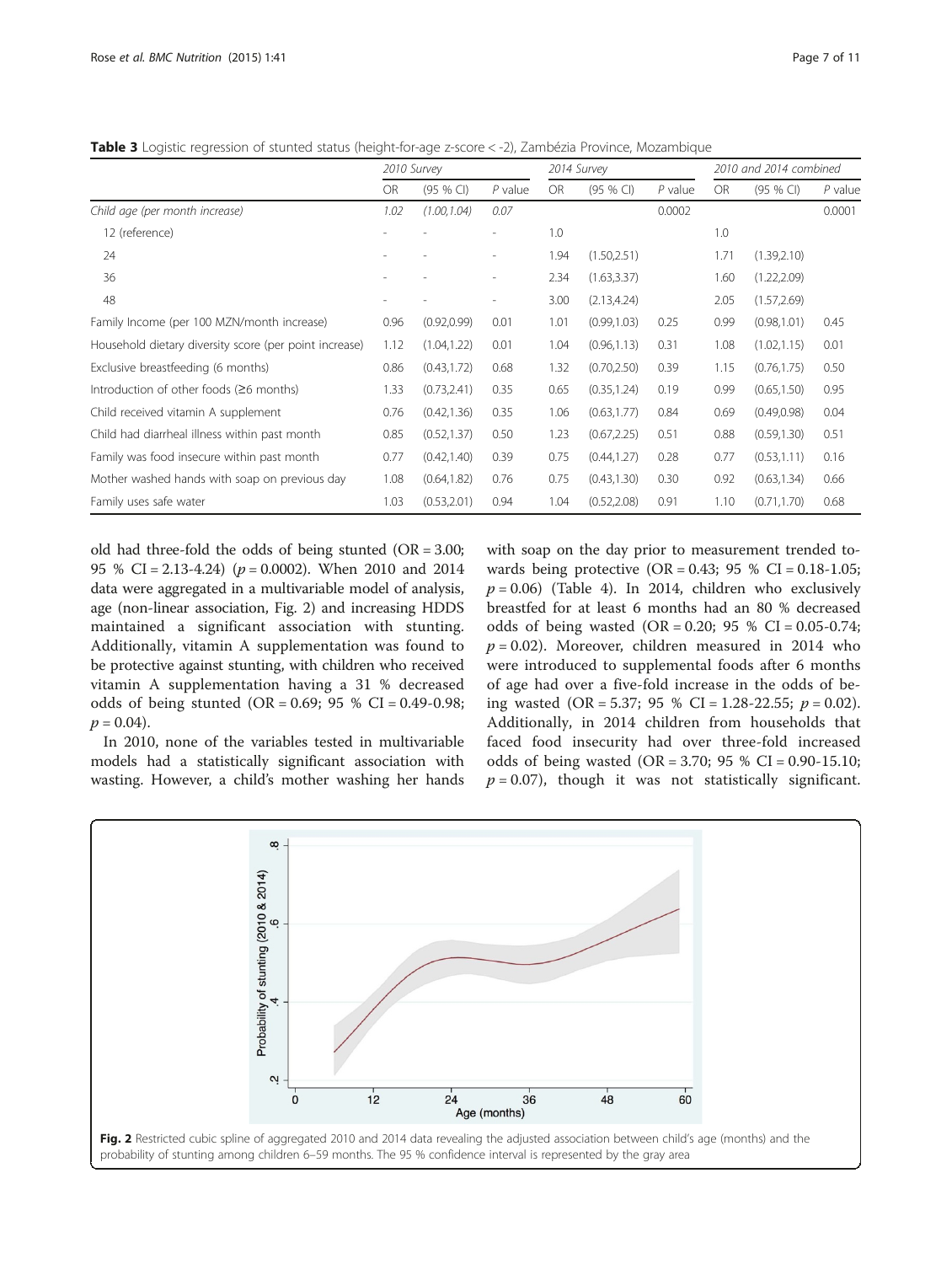<span id="page-7-0"></span>Table 4 Logistic regression of wasted status (weight-for-height z-score < -2), Zambézia Province, Mozambique

|                                                        | 2010 Survey |              |           | 2014 Survey |               |           | 2010 and 2014 combined |              |           |
|--------------------------------------------------------|-------------|--------------|-----------|-------------|---------------|-----------|------------------------|--------------|-----------|
|                                                        | OR          | $(95%$ CI)   | $P$ value | OR          | (95 % CI)     | $P$ value | OR                     | $(95%$ CI)   | $P$ value |
| Child age (per month increase)                         | 0.99        | (0.97, 1.01) | 0.36      | 1.01        | (0.98, 1.04)  | 0.58      | 1.00                   | (0.98, 1.02) | 0.76      |
| Family Income (per 100 MZN/month increase)             | 0.99        | (0.95, 1.02) | 0.53      | 1.02        | (1.00, 1.04)  | 0.09      | 1.01                   | (0.99, 1.03) | 0.36      |
| Household dietary diversity score (per point increase) | 0.97        | (0.83, 1.14) | 0.71      | 0.94        | (0.79, 1.13)  | 0.52      | 0.92                   | (0.81, 1.04) | 0.18      |
| Exclusive breastfeeding (6 months)                     | 0.68        | (0.21, 2.18) | 0.52      | 0.20        | (0.05, 0.74)  | 0.02      | 0.52                   | (0.21, 1.24) | 0.14      |
| Introduction of other foods $(26$ months)              | 0.60        | (0.26, 1.40) | 0.24      | 5.37        | (1.28, 22.55) | 0.02      | 1.15                   | (0.61, 2.20) | 0.66      |
| Child received vitamin A supplement                    | 1.41        | (0.54, 3.66) | 0.49      | 1.04        | (0.27, 4.06)  | 0.95      | 1.40                   | (0.76, 2.61) | 0.28      |
| Child had diarrheal illness within past month          | 0.82        | (0.42, 1.61) | 0.56      | 1.16        | (0.22, 6.04)  | 0.86      | 1.01                   | (0.54, 1.91) | 0.98      |
| Family was food insecure within past month             | 1.49        | (0.67, 3.32) | 0.33      | 3.70        | (0.90, 15.10) | 0.07      | 2.08                   | (1.10, 3.95) | 0.03      |
| Mother washed hands with soap on previous day          | 0.43        | (0.18, 1.05) | 0.06      | 5.96        | (0.59, 59.62) | 0.13      | 0.80                   | (0.37, 1.75) | 0.58      |
| Family uses safe water                                 | 0.71        | (0.23, 2.19) | 0.55      | 1.88        | (0.24, 14.54) | 0.54      | 1.00                   | (0.98.1.02)  | 0.76      |

When 2010 and 2014 data were aggregated, children from households that were food insecure had twice the odds of being wasted  $(OR = 2.08; 95 % CI = 1.10-3.95;$  $p = 0.03$ .

In 2010, household food insecurity within the past month resulted in over twice the odds of being underweight in multivariable analysis (OR = 2.31; 95 %  $CI = 1.02 - 5.23$ ;  $p = 0.05$ ) and a child's mother washing her hands with soap in the day prior to interview trended towards being protective against underweight, though did not reach statistical significance  $(OR = 0.44;$ 95 % CI = 0.19-1.06;  $p = 0.07$ ) (Table 5). In 2014, both increasing HDDS as well as exclusive breastfeeding for at least 6 months had protective associations against being underweight, with the latter reducing odds by 57 % (OR = 0.43; 95 % CI = 0.18-1.02;  $p = 0.05$ ). When 2010 and 2014 data were analyzed in aggregate, increasing age was significantly associated with being underweight, while exclusive breastfeeding for at least 6 months and the child's mother washing her hands with soap on the day prior to interview showed a protective association against being underweight, decreasing odds by 47 % and 40 %, respectively (OR = 0.53; 95 % CI = 0.29-0.97;  $p = 0.04$  and OR = 0.60; 95 % CI = 0.36-1.01;  $p = 0.05$ , respectively).

## **Discussion**

The prevalence of stunting in our study was "very high" as per WHO [[27](#page-10-0)] classification and also in comparison to worldwide rates of stunting in other LMICs that range from 5 to 65 % [[28\]](#page-10-0). Recorded rates of wasting and underweight, as defined by the WHO, were categorized as "poor" and "medium prevalence," respectively [[27\]](#page-10-0). Stunting prevalence is of particular concern since it reflects long-term structural factors of undernutrition and can serve as an indicator of a population's wellbeing [[9](#page-10-0)]. The WHO [\[28](#page-10-0)] and other studies [\[9](#page-10-0), [23](#page-10-0)] have found that stunting prevalence increases with age from birth until 24 to 36 months and then plateaus. In contrast, our data found that children with increasing age,

Table 5 Logistic regression of underweight status (weight-for-age z-score < -2), Zambézia Province, Mozambique

|                                                        | 2010 Survey |              | 2014 Survey |      |              | 2010 and 2014 combined |      |              |           |
|--------------------------------------------------------|-------------|--------------|-------------|------|--------------|------------------------|------|--------------|-----------|
|                                                        | <b>OR</b>   | (95 % CI)    | $P$ value   | OR   | (95 % CI)    | $P$ value              | OR   | $(95%$ CI)   | $P$ value |
| Child age (per month increase)                         | 1.01        | (0.99, 1.03) | 0.34        | 1.03 | (1.01, 1.05) | 0.01                   | 1.02 | (1.00, 1.04) | 0.02      |
| Family Income (per 100 MZN/month increase)             | 1.01        | (0.97, 1.04) | 0.71        | 1.01 | (0.99, 1.03) | 0.41                   | 1.01 | (0.99, 1.02) | 0.39      |
| Household dietary diversity score (per point increase) | 1.06        | (0.92, 1.23) | 0.39        | 0.91 | (0.83, 0.99) | 0.02                   | 0.96 | (0.89, 1.04) | 0.37      |
| Exclusive breastfeeding (6 months)                     | 0.43        | (0.14, 1.28) | 0.13        | 0.43 | (0.18, 1.02) | 0.05                   | 0.53 | (0.29, 0.97) | 0.04      |
| Introduction of other foods (≥6 months)                | 0.57        | (0.25, 1.32) | 0.19        | 1.80 | (0.75, 4.36) | 0.19                   | 1.01 | (0.56, 1.83) | 0.97      |
| Child received vitamin A supplement                    | 1.17        | (0.55, 2.51) | 0.68        | 1.03 | (0.52, 2.03) | 0.93                   | 0.92 | (0.60, 1.40) | 0.70      |
| Child had diarrheal illness within past month          | 0.63        | (0.32, 1.25) | 0.19        | 1.07 | (0.45, 2.55) | 0.88                   | 0.83 | (0.49, 1.43) | 0.51      |
| Family was food insecure within past month             | 2.31        | (1.02, 5.23) | 0.05        | 0.90 | (0.40, 2.01) | 0.80                   | 1.47 | (0.87, 2.49) | 0.15      |
| Mother washed hands with soap on previous day          | 0.44        | (0.19, 1.06) | 0.07        | 0.65 | (0.30, 1.39) | 0.27                   | 0.60 | (0.36, 1.01) | 0.05      |
| Family uses safe water                                 | 0.82        | (0.32, 2.09) | 0.68        | 1.58 | (0.60, 4.21) | 0.36                   | 1.12 | (0.58, 2.18) | 0.74      |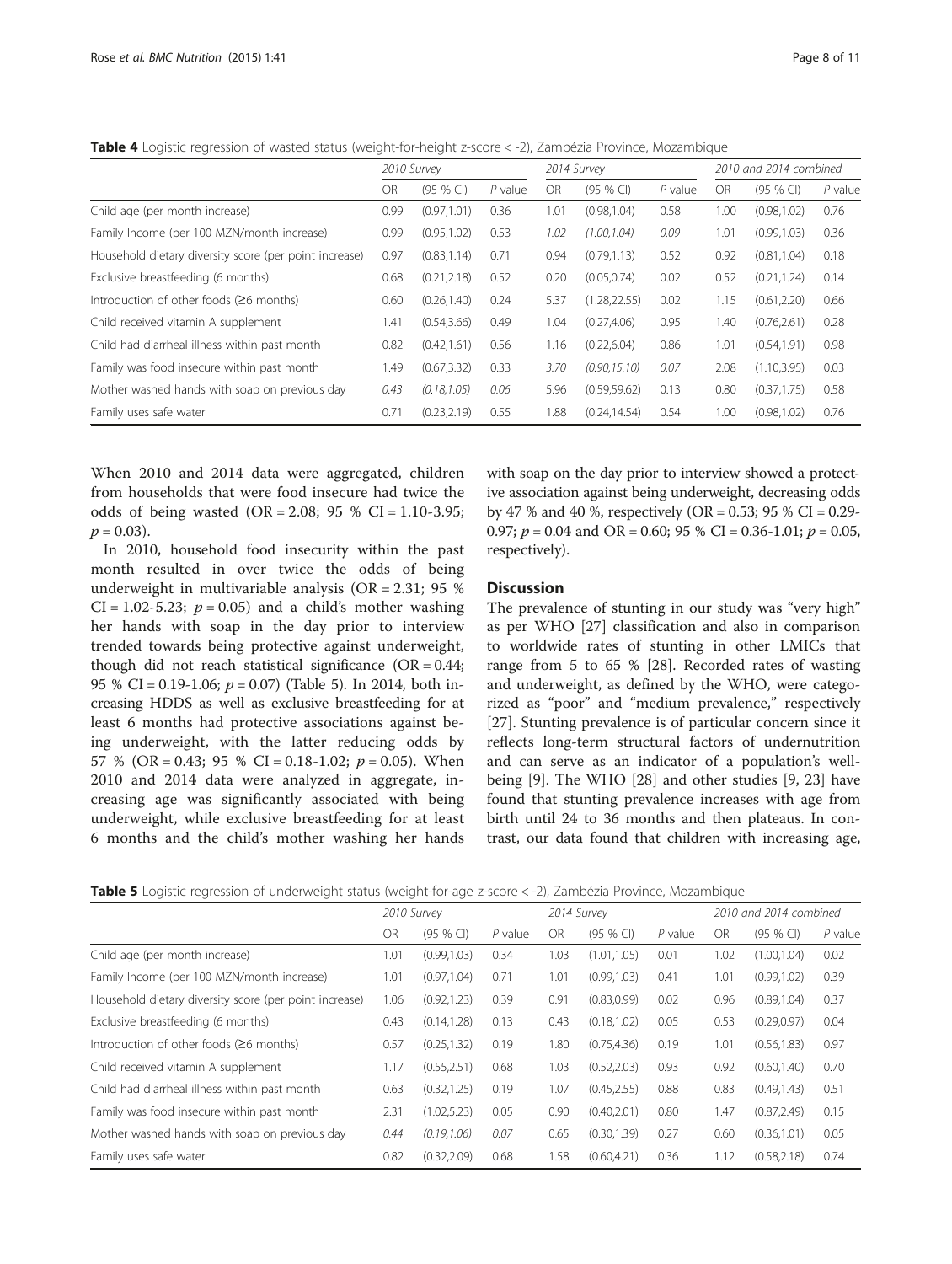above 2 years, were at highest risk of being stunted and/ or underweight. The aggregated 2010 and 2014 stunting data reveals a non-linear association between stunting and child's age (Fig. [2\)](#page-6-0). This phenomenon is likely due to a variety of factors. First, Ogumaniha interventions targeted poor nutrition through promotion of exclusive breastfeeding for children 6 months and younger, training of community volunteers on the preparation of foods high in essential micronutrients, and identification of children with moderate undernutrition within communities for caloric supplementation and/or referral to a health facility for treatment if necessary. The lower odds of stunting in younger children may be evidence that they received and positively responded to these interventions, while the higher odds of stunting at later ages (36 to 59 months) may largely be due to these children having past the window of opportunity to prevent the permanent effects of undernutrition when interventions were introduced. Second, as a child is weaned from the breast, their growth and nutrition may be negatively affected by the mother's inability to continue meeting the nutritional needs of the growing child with breast milk alone and/or by either the introduction of high-starch, low-protein foods or by a delayed introduction of supplemental foods. The median length of time for exclusive breastfeeding in our study increased between 2010 and 2014, thus potentially delaying the negative chronic effects of undernutrition as children were weaned later. This is further supported by our finding of an 80 % decreased odds of wasting in 2014 in children that exclusively breastfed for a minimum of 6 months and a five-fold increased odds of wasting in children who had delayed introduction of supplemental food.

Our finding in multivariable analysis of a protective association between receipt of vitamin A supplementation and decreased odds of stunting is consistent with similar studies in LMICs [[4, 20, 23, 29](#page-10-0)–[31\]](#page-10-0). These studies found that micronutrient deficiencies, including vitamin A, iron, and zinc, had a significant impact on a child's height potential. Our survey questionnaire did not ask about zinc and iron supplementation, as they are not commonly administered in the province. In 2010, 70 % of all children reported receipt of vitamin A supplementation while only 37 % reported receiving supplementation in 2014. Although this stark difference could be attributed to missing data (40 % was missing in 2010), it is vital to increase the coverage of vitamin A supplementation or consider the implications of introducing foods fortified with vitamin A, such as sweet potatoes [[32\]](#page-10-0).

Higher proportions of children with undernutrition came from households with a higher monthly income, though no associations were detected between income and either stunting or wasting in multivariable analysis. This counterintuitive finding may result from the fact

that there is likely no meaningful difference between the measured 300 versus 150 meticais per month (a difference of approximately \$4 USD) in terms of purchasing power at a household level. Additionally, almost one quarter of interviewees did not know their household income, which is common among subsistence farmers and those who rely on seasonal and informal markets. In this setting, non-monetary measures of poverty, such as the multidimensional poverty index which classifies one's poverty based on measures such as health, education, and material means may be more appropriate [[33\]](#page-10-0).

The perceived association between increased stunting and greater household dietary diversity could be explained by an inability to capture the individual child's dietary diversity with the survey tool used. Anecdotal evidence from Zambézia Province suggests there is a hierarchical determination of diet, such that male adults within a given household may have a more diverse diet than females and children respectively, and that natural children within a household may have better diets than children taken into the home as orphans or from extended family, despite these foods being available in the household. While providing a potential measure of overall household access to resources, dietary diversity may not be a sensitive marker of under-five malnutrition, particularly in infants younger than 9 months, who may not eat all foods available in the household or who are exclusively breastfeeding.

Multivariable analysis revealed that being food insecure more than doubled the odds of being underweight in 2010 and wasted when analyzed in aggregate. This finding aligns with our expectations because wasting and underweight are traditionally used to monitor shortterm deprivation of food, while stunting reveals reoccurring nutrient inadequacies over a lengthier period of time [\[23, 34, 35\]](#page-10-0).

Hand washing practices that included the using of a cleaning agent decreased the odds of being underweight by 40 %. Although 95 % of interviewees reported washing hands the previous day, only 72 % washed their hands with soap, detergent, or ashes. The use of a cleaning agent is necessary to remove grime and bacteria from the hands, and ashes have been reported to be an effective, low-cost alternative to soap in preventing the spread of diarrheal illness [\[36](#page-10-0)]. Future interventions in Zambézia Province should focus on education and economic interventions that will continue to increase the use of cleaning agents.

In our multivariable analysis, there was little evidence that the use of safe water was associated with undernutrition. Eighty percent of households used safe water and this lack of variability in the data may have made it difficult to observe a correlation between this variable and the outcome variables. Despite using safe water, roughly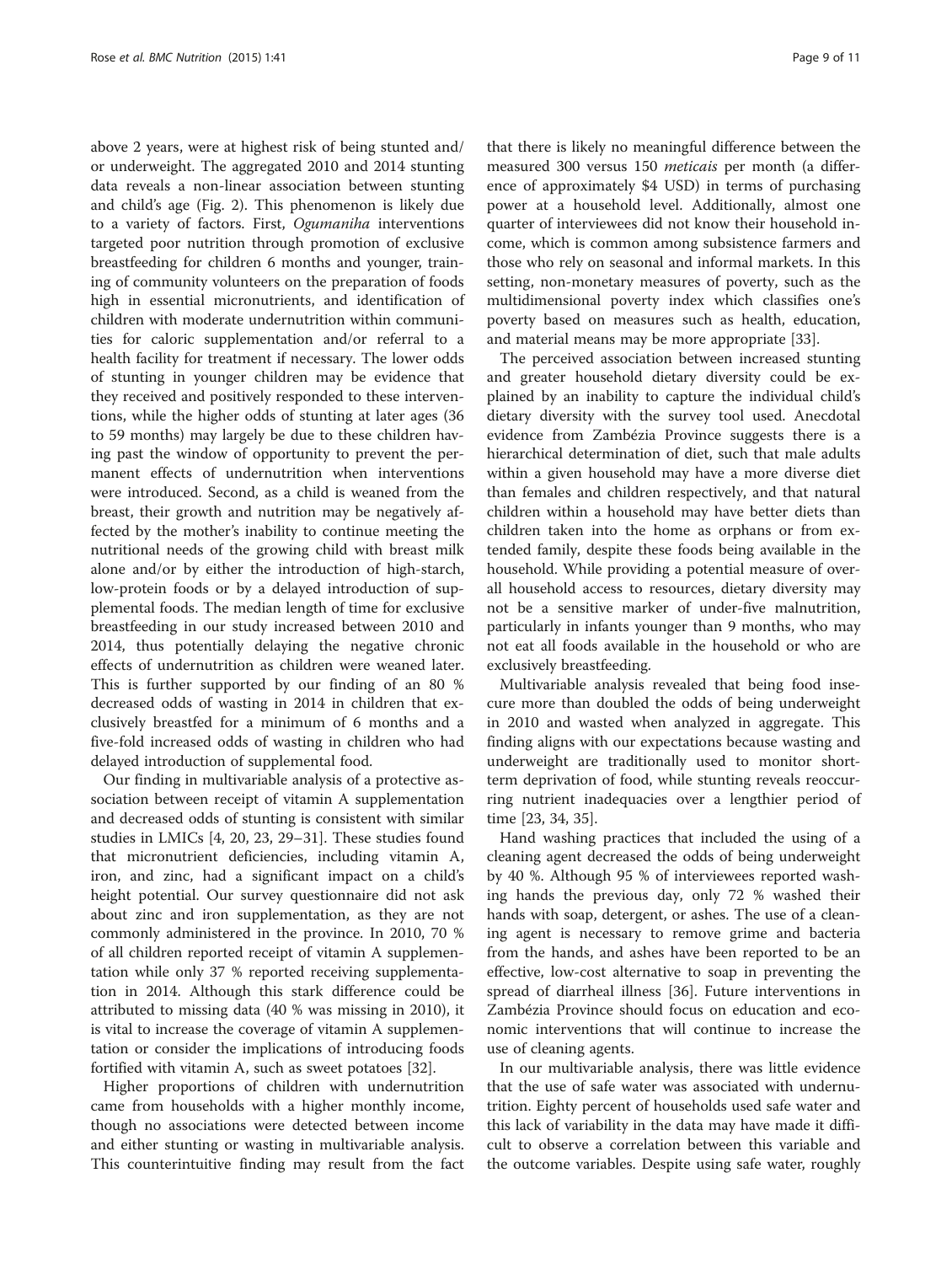<span id="page-9-0"></span>30 % of children were reported as having diarrheal illness within the past month, regardless of nutritional status. We did not detect a statistically significant association between diarrheal illness and undernutrition, although recurring infectious disease and unhealthy environmental conditions have been correlated with stunting in other settings [\[4](#page-10-0), [16, 23, 30](#page-10-0), [37\]](#page-10-0). This undetectable correlation in our study could be attributed to the aforementioned lack of variability in the population. Future directions of study should include collecting bio-specimens to determine if environmental enteropathy, a subclinical condition of the gut that has been found to be an intermediary pathway connecting poor hygiene to growth deficits [[38\]](#page-10-0) plays a role in the undernutrition of this population.

Strengths of this study include a large sample size and survey design that was representative of the province. Survey interviewers were Zambézia residents that administered the surveys in one of five local languages known to the interviewee. The models in the analyses were developed a priori and tested non-linearity of covariates with restricted cubic splines. A study limitation was that the breastfeeding questions referred to the female head of household's actions with her youngest child, which may not have been the child that was randomly selected for measurement. We assumed that practices were kept consistent among children, but there is a possibility of variance that was not accounted for in the data. Moreover, survey design was more heavily weighted towards questions that measured household level factors of undernutrition than for individual level factors. As such, it is likely we did not capture those individual level determinants that would prove important in impacting the high rates of undernutrition in this population, such as maternal undernutrition, birth weight, poor feeding practices, infectious disease specific history, and duration of disease. A final limitation of this study is the timing of the baseline and program-end surveys as they were conducted at two distinct periods of the year. Data collected in 2014 occurred at the end of the rainy, or "hunger," season, which may have influenced the increased prevalence of stunting as well as income and food related variables, such as dietary diversity and food insecurity. However, stunting is the result of long-term food deprivation, so it is likely that the timing of surveys had a low impact on this outcome variable.

## Conclusion

Almost half of studied children aged 6–59 months in Zambézia Province were undernourished, revealing the need for sustained efforts to ameliorate this high prevalence rate. Of particular concern is the high rate of stunting that increased from 2010 to 2014. Intensified efforts to increase rates of vitamin A supplementation

should be implemented, as well as other disease prevention measures such as interventions aimed at sustaining high rates of vaccine uptake. Interventions related to breastfeeding and hand washing practices as well as decreasing the extraordinary level of food insecurity that is prevalent throughout Zambézia Province should be implemented to help to reduce the prevalence of wasting and underweight. Future studies are needed to better explore local customs related to inter-household dietary diversity patterns, specifically focused on children under 5 years old. Ogumaniha's multidimensional interventions may have contributed to the decreased rate of poverty and food insecurity from 2010 to 2014. Our study provided evidence that a combination of factors were associated with undernutrition. As such, employment of multidimensional interventions should be considered to decrease undernutrition in children under 5 years old.

#### Competing interests

The authors declare that they have no competing interests.

#### Authors' contributions

ER and MB participated in drafting and revising the manuscript, performing statistical analysis, and interpretation of findings. TM, MB, AG, EN, LG, ML, OO, and SV were involved in design of the study, interpretation of findings, drafting and revising the manuscript. LG, TM, AG, and MB participated in data acquisition. All authors read and approved the final manuscript.

#### Acknowledgments

We acknowledge the members of the Ogumaniha monitoring and evaluation team including: Reginaldo Muluco, Iranett Manteiga, Ofelia Santiago, Faride Mussagy, Aurélio André Andate, Luciano Bene, Ezequiel Ossemane, Samuel Badaga, Oliveira Gada, Nelson Godinho, Arnete Alfredo, Mamudo Namuera, Helder Mundereia, Maximiana Paiva, Renato Lucia, Silvia Peixe, Quiteria Fernando, Fernando Cinco Reis, Berta Alice Fareto, Joaquina Vicente, Elias Impulula, Mussagy Massange, Zumira Abudu, Cremildo Mugas,Fatima Paúlo, Teofilo Jaime, Tánia de Morais, Elisée Ndatimana, Jeff Weiser, and Lara Vaz. We acknowledge the following collaborators of the Ogumaniha-SCIP Zambézia Consortium: Rodolfo Henriquez of World Vision-Mozambique, Luís Armazia of Adventist Development and Relief Agency-Mozambique, Hou Sei Carlos of International Relief and Development-Mozambique, Gloria Ekpo of World Vision-USA, and Ezequiel Barreto Ossemane of Friends in Global Health-Mozambique.

#### Author details

<sup>1</sup>Vanderbilt Institute for Global Health, Nashville, 2525 West End Avenue, Suite 750, Nashville, Tennessee 37203, USA. <sup>2</sup>Friends in Global Health, Maputo, Mozambique. <sup>3</sup>Department of Biostatistics, Vanderbilt University Nashville, Tennessee, USA. <sup>4</sup>World Vision US, Federal Way, Washington, USA.<br><sup>5</sup>World Vision International Manute Mezambique, <sup>6</sup>Department of Podiatric World Vision International, Maputo, Mozambique. <sup>6</sup>Department of Pediatrics Division of Infectious Diseases, Vanderbilt University, Nashville, Tennessee, USA.

#### Received: 7 July 2015 Accepted: 15 December 2015 Published online: 17 December 2015

#### References

- 1. Baker P, Friel S. Processed foods and the nutrition transition: evidence from Asia. Obes Rev. 2014;15(7):564–77.
- 2. Popkin BM. The nutrition transition and its health implications in lower-income countries. Public Health Nutr. 1998;1(1):5–21.
- 3. Hawkes C. Uneven dietary development: linking the policies and processes of globalization with the nutrition transition, obesity and diet-related chronic diseases. Glob Health. 2006;2:4.